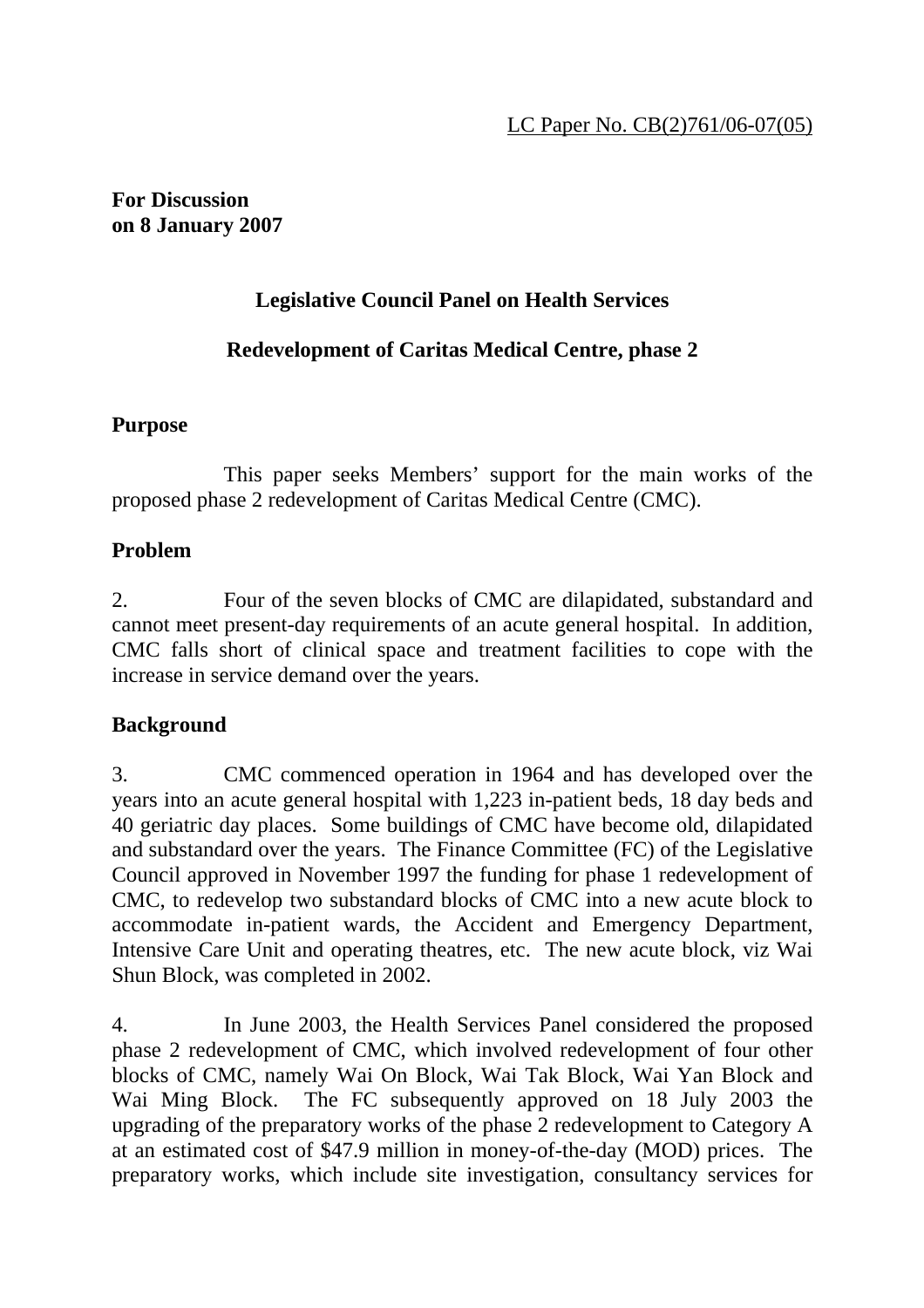outline sketch design, detailed design and tender documentation and assessment for the main works, are underway and will be substantially completed by April 2007.

# **The Proposed Phase 2 Redevelopment of CMC**

5. The proposed Phase 2 redevelopment will involve redevelopment of Wai Ming Block into a new ambulatory/rehabilitation block; redevelopment of Wai On Block, Wai Tak Block and Wai Yan Block into a rehabilitation garden; and refurbishment of Wai Oi Block to accommodate administrative offices.

6. Wai On Block, Wai Tak Block, Wai Yan Block, have been in use for more than 40 years and Wai Ming Block for 28 years. Apart from the inadequate and outdated provision of facilities such as the lack of emergency power supply, the substandard conditions of these blocks have also made it increasingly costly to maintain them in a serviceable condition.

7. In addition, due to the old design of the building blocks and geographical constraints, services and facilities of CMC are currently scattered among different hospital blocks that are situated on a slope. Commuting among the various blocks has always been difficult for patients, hospital staff and the public. To enhance both the overall operational efficiency of CMC and convenience of hospital users, it is proposed that the clinical services, such as rehabilitation, infirmary and hospice wards, General Out-patient Clinic, Specialist Outpatient Clinic (SOPC), Geriatric Day Hospital (GDH), and other allied health and supportive services, which are currently housed and scattered in the four blocks of Wai On Block, Wai Tak Block, Wai Yan Block and Wai Ming Block, be centrally located in a new block. Wai Oi Block is proposed to be refurbished to accommodate the administrative offices. To further facilitate commuting, we also propose to construct link bridges to connect the new block with other existing buildings at CMC.

8. Apart from the physical upgrading and centralization of the building blocks and clinical services, the opportunity is also taken to increase the clinical space and facilities of CMC to meet present-day standard and rising demand from the growing population. While completion of the new acute block, Wai Shun Block, in 2002 under phase 1 of the redevelopment project has provided additional space at CMC, the increasing population in the district will continue to exert pressure on service provision from CMC. According to the latest population projections by the Planning Department (PlanD), population in the Sham Shui Po (SSP) district, where 65% of the patients of CMC come from, will increase from around 381,100 in 2006 to 449,200 in 2015, representing a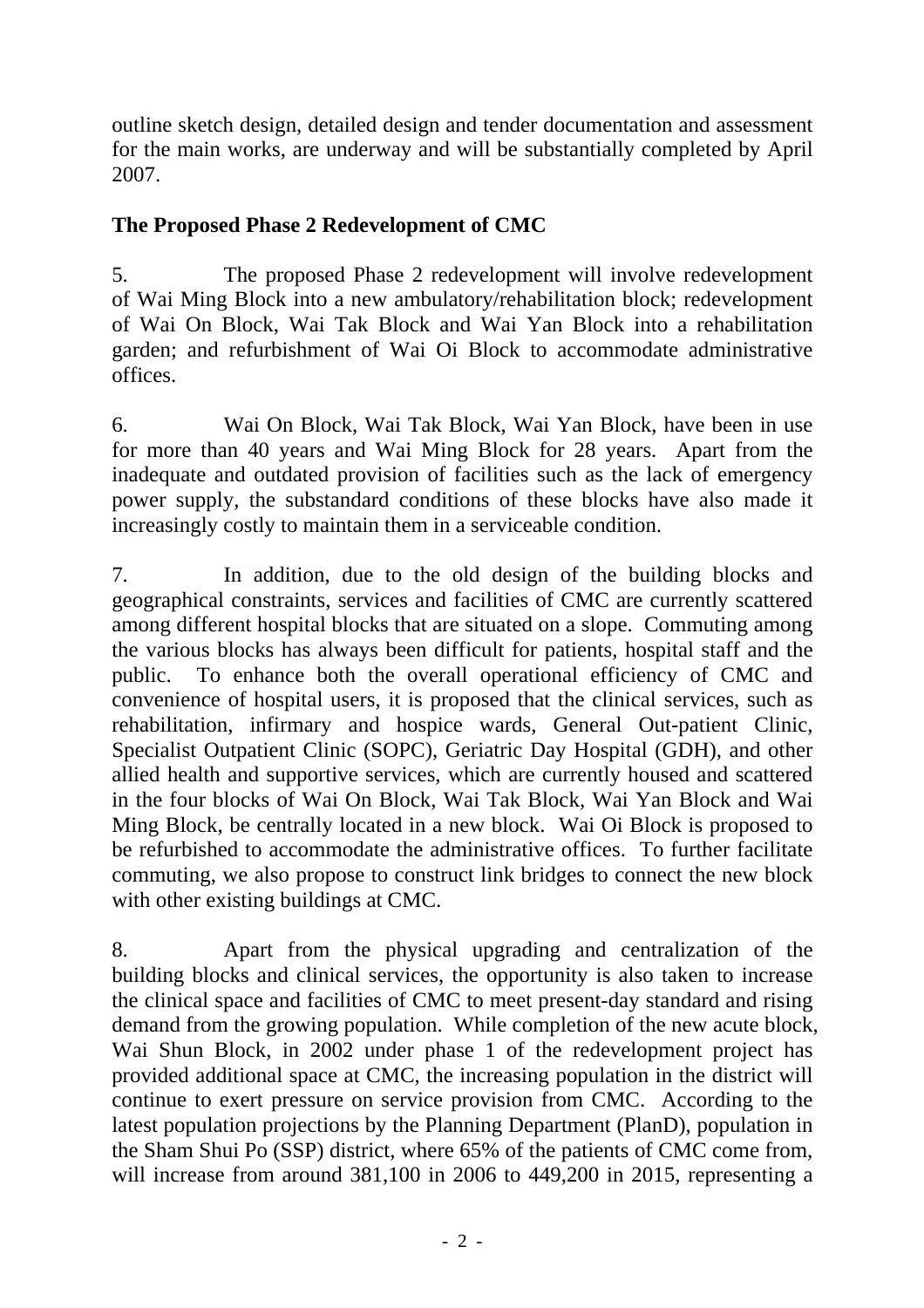17.9% rise. One of the services which has experienced tremendous pressure is SOPC where the number of attendances has grown from 257,000 in 1996-97 by 27.3% to 327,182 in 2005-06. The surge in demand over the years has caused serious overcrowding in the SOPC and doctors have to share consultation rooms, thus compromising patients' privacy.

9. With an ageing population that is more prone to chronic illnesses and disabilities, the demand for rehabilitation and geriatric services is increasing as well. The SSP district has the second highest percentage (16%) of elderly population aged 65 or above in the territory. At present, CMC runs a GDH which is operated by a multi-disciplinary team of health care professionals and providing comprehensive day care programmes for the treatment, rehabilitation, and health maintenance of elderly patients. The total attendance was 8,870 in 2005/06. As projected by the PlanD, the elderly population aged 65 or above in the SSP district will increase from around 59,600 in 2005 by 19.6% to around 71,300 in 2015. To meet the increasing service demand, the Hospital Authority (HA) propose to expand the GDH's capacity from the existing 40 places to 60 places through the redevelopment project, to cater for an annual attendance of 15,000. The HA also propose to increase the number of convalescent/rehabilitation beds at CMC from 242 to 260.

10. In line with the international trend to provide surgical services on ambulatory rather than in-patient basis, the HA propose to set up an expanded day surgery centre with a pre-admission clinic and three designated operating theatres in CMC. Development of ambulatory surgical services not only enhances cost-effectiveness but also improves patient satisfaction in terms of convenience and quality of care. By increasing the number of operating theatres in the day surgery centre from two to three, the number of operations the centre can handle each year will increase from 3,300 to 5,000. The HA also propose to increase the number of day beds in CMC from 18 to 50. 42 of these day beds will be used for day procedures and post-operative recovery, and the remaining eight for day hospice care.

11. The new block, scheduled for completion in August 2011, will accommodate 260 convalescent/rehabilitation beds; 50 beds for day surgery (including 42 beds for day procedures and 8 for day hospice care); and 60 day places for geriatric day hospital. Upon completion of the phase 2 redevelopment project, CMC will have a total of 1,276 in-patient beds and will be able to handle 596,000 outpatient attendances annually.

12. Plans showing the existing and proposed layouts of CMC after the redevelopment project are at **Enclosures 1 and 2** respectively.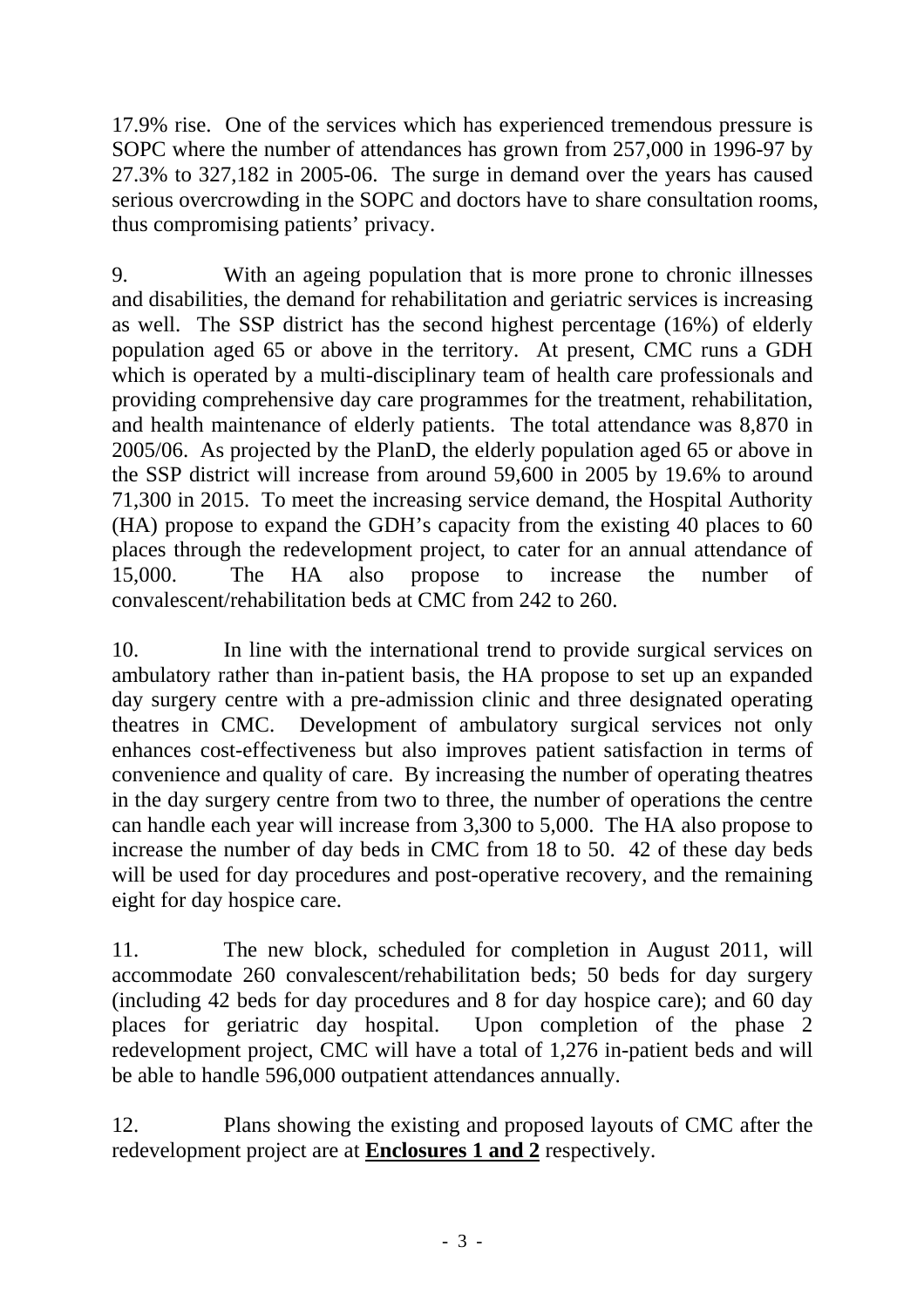## **Project Implementation**

- 13. The phase 2 redevelopment of CMC is comprised of two stages
	- (a) Stage I preparatory works, covering
		- (i) site investigation; and
		- (ii) consultancy services for outline sketch design, detailed design, as well as tender documentation and assessment for the main works.
	- (b) Stage II main works, covering
		- (i) demolition of the existing Wai Ming Block for the construction of a new ambulatory/rehabilitation block on the same site, to accommodate 260 convalescent/rehabilitation beds, ambulatory care and clinical support facilities;
		- (ii) site formation and excavation;
		- (iii) piling works;
		- (iv) refurbishment of Wai Oi Block to accommodate tele-health service, nurse specialist office, community nursing office, maintenance department, central domestic services, security and transport services, a training and conference centre, a library, Red Cross School and staff changing facilities reprovisioned from Wai Ming Block, Wai On Block and Wai Yan Block;
		- (v) construction of two link bridges connecting Wai Shun Block with the new ambulatory/rehabilitation block and Wai Oi Block respectively and a walkway linking Wai Yee Block and Wai Shun Block;
		- (vi) demolition of Wai On Block, Wai Tak Block and Wai Yan Block for the construction of a rehabilitation garden, external landscaping, and improvement works of access road and hospital entrances; and
		- (vii) consultancy services for contract administration and site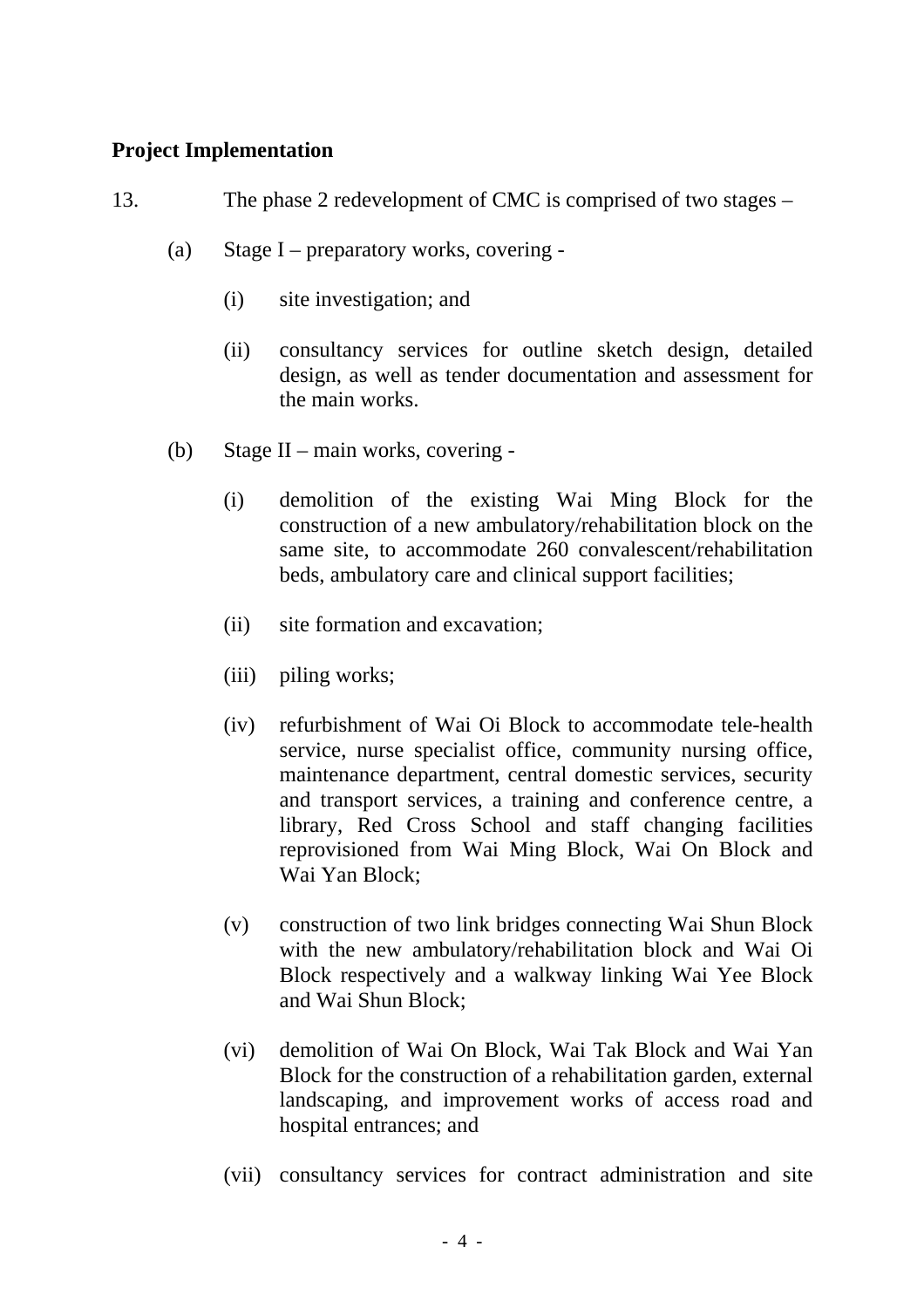#### supervision of the main works.

14. Stage 1 of the works described in paragraph 13(a) will be substantially completed by April 2007. We shall then proceed to seek funding approval for Stage II of the works i.e. the main works, as described in paragraph 13(b) above from the FC in May 2007. According to the latest schedule, Stage II of the works will start in November 2007 and the new ambulatory/rehabilitation block and rehabilitation garden will be completed by August 2011 and March 2012 respectively. The estimated cost of the main works is about \$1,300 million in MOD prices. The CMC Board has undertaken to contribute no less than \$50 million for the project.

15. To enable commencement of the main works, services and facilities of Wai Ming Block will first be decanted to other premises within CMC before it is demolished for construction of the new block in situ. At the same time, Wai Oi Block will be refurbished for accommodation of administrative offices. Upon completion of the new block, services and facilities earlier decanted from Wai Ming Block and those at Wai On Block, Wai Tak Block and Wai Yan Block will be reprovisioned at the new block and the refurbished Wai Oi Block. The Wai On Block, Wai Tak Block and Wai Yan Block will then be demolished to make way for a rehabilitation garden. The HA will ensure that disturbance to patient services during the construction period will be minimized.

#### **Public Consultation**

16. The HA consulted the Sham Shui Po District Council (SSPDC) on 17 October 2006 on the proposed project. Members of the SSPDC supported the proposed project.

## **Advice Sought**

17. Members are invited to support the proposed main works of phase 2 redevelopment of CMC as outlined in this paper.

**Health, Welfare and Food Bureau Hospital Authority January 2007**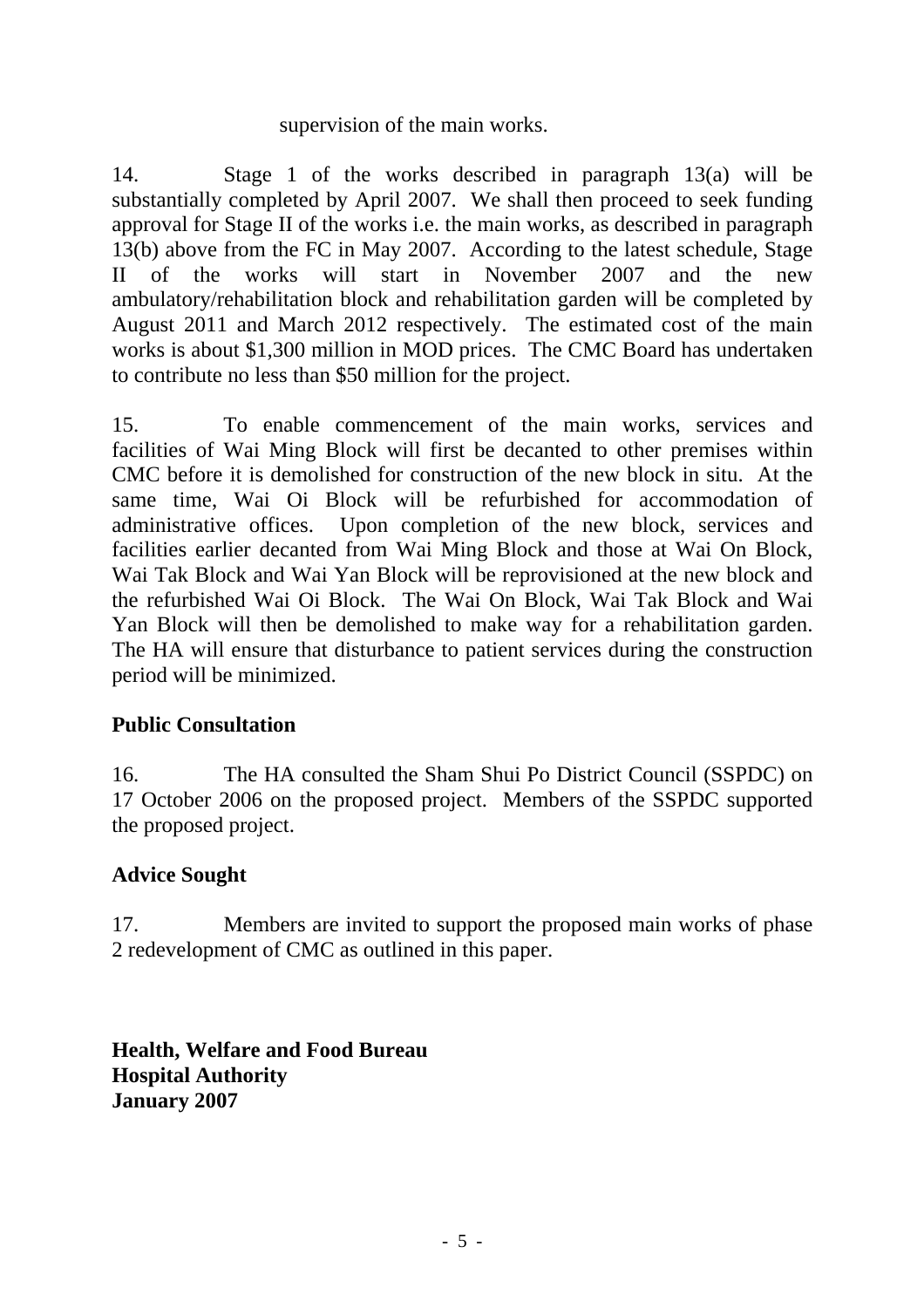

**8008MA - Redevelopment of Caritas Medical Centre, phase 2** 

**Site Plan of Existing Caritas Medical Centre (N.T.S.)** (  $($ 

**Enclosure 1**